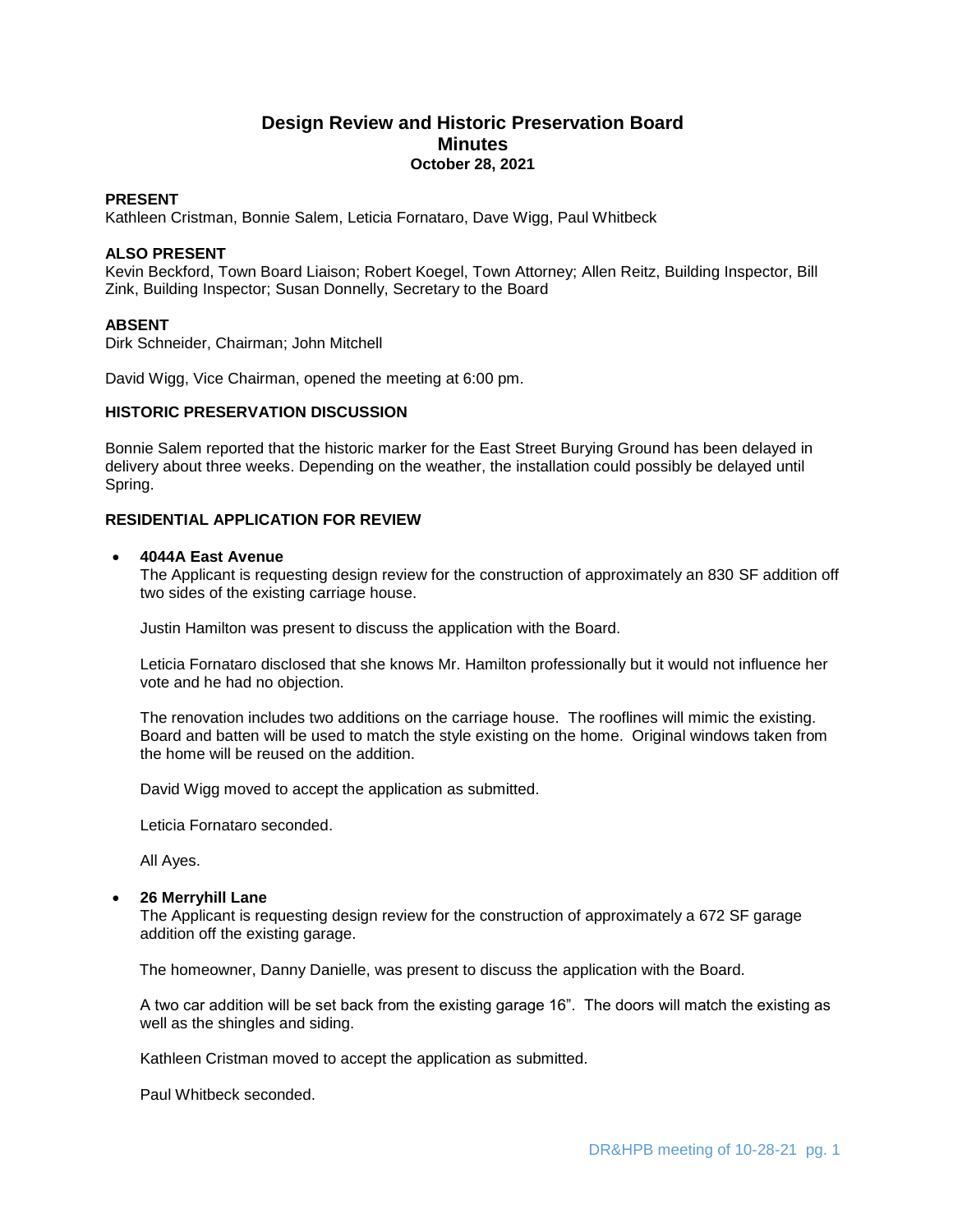All Ayes.

#### **80 N. Country Club Drive**

The Applicant is requesting design review for the construction of a garage addition off the existing garage.

The homeowner, Dan Clifford, was present.

The home will be resided and reroofed. Color tone will be soft grey. Lap siding, shakes and stone veneer at lower window sill height is proposed. A variance for this addition was approved by the Zoning Board of Appeals on October 18, 2021.

The Board collectively commented that the new addition should be stepped back from the front façade. They felt they need more information on the drawings regarding materials including the garage door.

Lindsay Fox of Tiverbuilt indicated that an additional projection of the front door is also proposed to enhance the character of the front elevation; however, this is not depicted on the drawings. The Board indicated they will additionally require more information on the materials and design of this projection.

This hearing was held open pending additional information.

## **18 Butternut Drive**

 The Applicant is requesting design review for the construction of a covered entryway off the front of the house.

The homeowner, George Fleischer, was present.

Mr. Fleischer reviewed his plans for a cover off his front stoop. The roof shingles will match the existing. The roofline will be lower than depicted in the rendering. The trim will be white to match the house. The existing stoop will be 8' x 12' and the covered overhang will be 10' x 12'. The Board had questions regarding the gutters, roofline and finishing of the posts and interior roofing.

David Wigg moved to accept the application with the following conditions:

- 1. The interior roof structure will be open.
- 2. Footings with footings will be installed in front of the existing stoop.
- 3. The interior gable will be painted white.
- 4. Roof shingles will match the existing.
- 5. All construction materials will be white.
- 6. The columns will be a minimum of 6" x 6" and painted white.
- 7. The overhead line of the addition will line up below the existing roof ridge height.

Bonnie Salem seconded.

All Ayes.

#### **103 Knickerbocker Road**

The Applicant is requesting design review for the construction of approximately a 660 SF garage. As this is an oversized/over height accessory structure, the Zoning Board of Appeals approved the size and location at the 10/18/21 meeting.

No representative was present to discuss this application with the Board.

The Board did not feel they had enough information about the design and materials to make a decision on this application.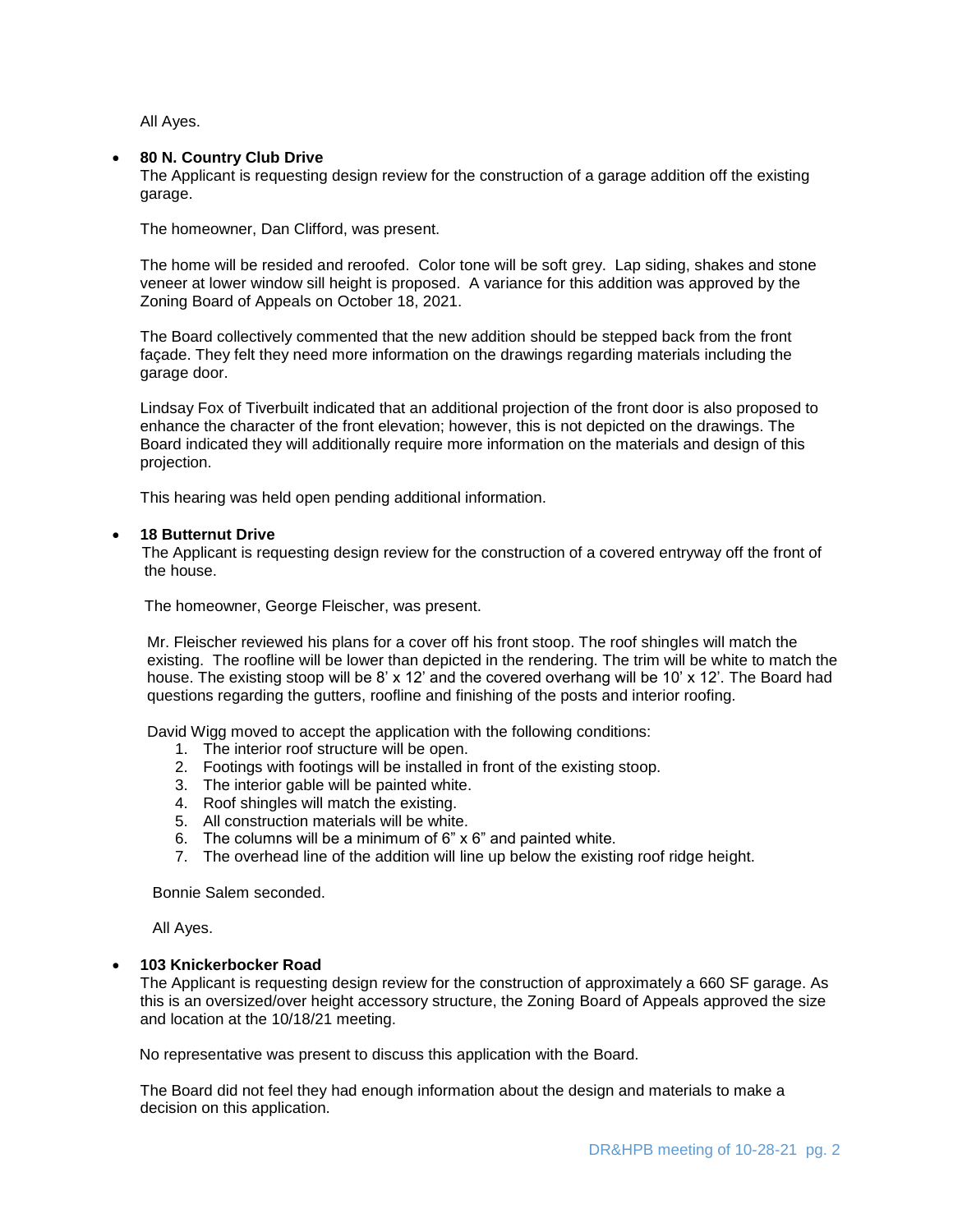This application was held open.

#### **8 Chatham Woods**

The Applicant is requesting design review for the construction of approximately a 938 SF addition off the back of the house to include a sunroom and mudroom.

Megan Bryan, representative for the homeowner, was present.

She reviewed the updated drawings with the Board.

The siding will match the existing and sunroom windows trimmed to match.

Metal roofing was recommended for the low pitch roof.

Leticia Fornataro moved to accept the application as submitted with the recommendation of metal roofing on the sunroom.

Kathleen Cristman seconded.

All Ayes.

#### **115 Ellingwood Drive**

The Applicant is requesting design review for the construction of a new detached garage with the roof being extended for a covered seating area. This application received Zoning Board of Appeals approval on October 18, 2021.

The homeowner, Eric Howe, was present.

The project is to demolish an existing garage that has fallen into disrepair. A new building will be constructed within the same footprint with an 8 ft. bump out and overhang to create a porch. A double door in be installed in the rear. The porch will feature an open gable, window and man door. The siding will match the existing house. The windows and doors will match the existing home as close as possible.

David Wigg moved to approve the application as submitted.

Paul Whitbeck seconded.

All Ayes.

## **REVIEW OF MINUTES OF OCTOBER 14, 2021 MEETING**

David Wigg moved to accept the minutes of October 14, 2021 as written.

Kathleen Cristman seconded.

All Ayes.

#### **ADJOURNMENT**

Vice Chair David Wigg moved to close the meeting at 8:00 pm.

All Ayes.